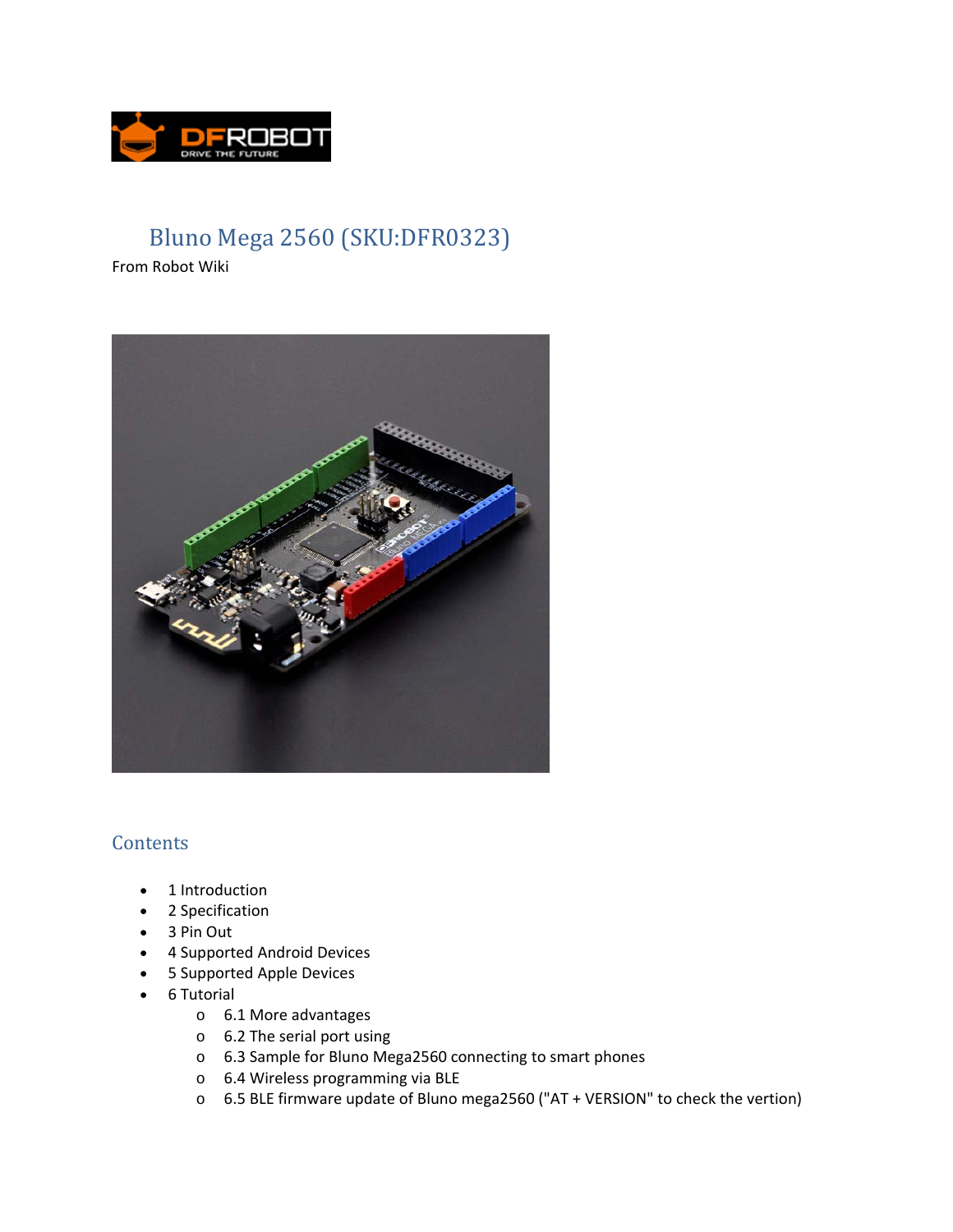# **Introduction**

Arduino Mega Arduino is the high-end series of the Arduino controller. DFRduino Mega2560 is based on ATmega2560 control chip as the core, with 54 digital I/O (input/output) ports (of which 14 can be used as PWM output), 16 analog input ports and 4 UART (hardware serial ports), using a 16 MHz crystal oscillator.

Embedded bootloader enables the controller to download the program directly via USB without any other external burning device.

Multiple ways of power supply can be free to choose, including the USB power supply and universal power adapter and battery for external power supply.

Open-sourced software and hardware platform, large interacted community, easy development environment and strong control ability, all together making the Arduino become the most popular electronic product development tool currently.

# Specification

- Microcontroller: ATmega2560
- Clock frequency: 16MHZ
- Transmission distance: 70m in free space
- Support bluetooth remote update the Arduino program
- Support bluetooth HID
- Support iBeacons
- Support by the AT command to debug the BLE
- Support transparent transmission serial port
- Support the master-salve machine switch
- Support usb update BLE chip program
- Working voltage: +5V
- External input voltage (recommended): 7V~12V DC
- External input voltage (range):6V~20V DC
- Digital I/O outputs: 54 (14 PWM outputs)
- Analog inputs: 16
- I/O current: 40mA
- Flash capacity: 128KB (4k for bootloader)
- Static storage capacity of SRAM: 8KB
- Memory capacity of EEPROM: 4KB
- Size: 108mmx54mm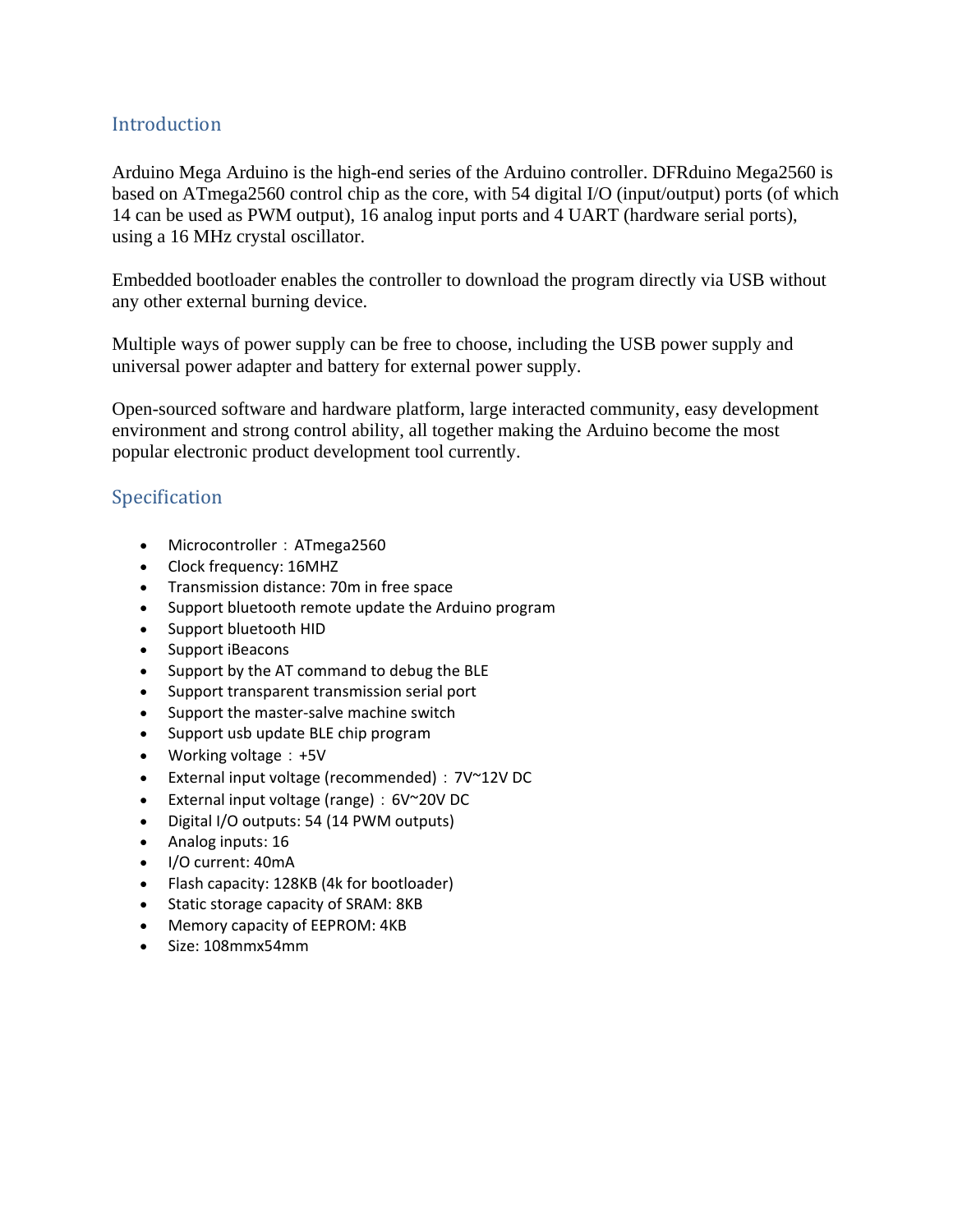#### Pin Out



Fig1: Bluno Mega2560 Pin Out

The figure above shows Bluno Mega2560 controller with all the ports, which includes:

- Power: USB power supply or external DC2.1 power supply; automatically disconnect USB power supply when using an external power supply; external power supply transformed as stable 5V through an on‐board DC‐DC power conversion; current output capacity up to 2A, and USB power supply 5V when the maximum output current is 500mA.
- DC2.1 power input interface, voltage range: 5‐23V
- USB interface, power supply and communication
- $\bullet$  2 I2Cs
- 4 UARTs (hardware serial ports)
- 54 digital input/output pins (of which 14 can be used as PWM outputs)
- 16 analog inputs
- 5V and 3.3V output
- A reset button
- A BLE chip firmware update button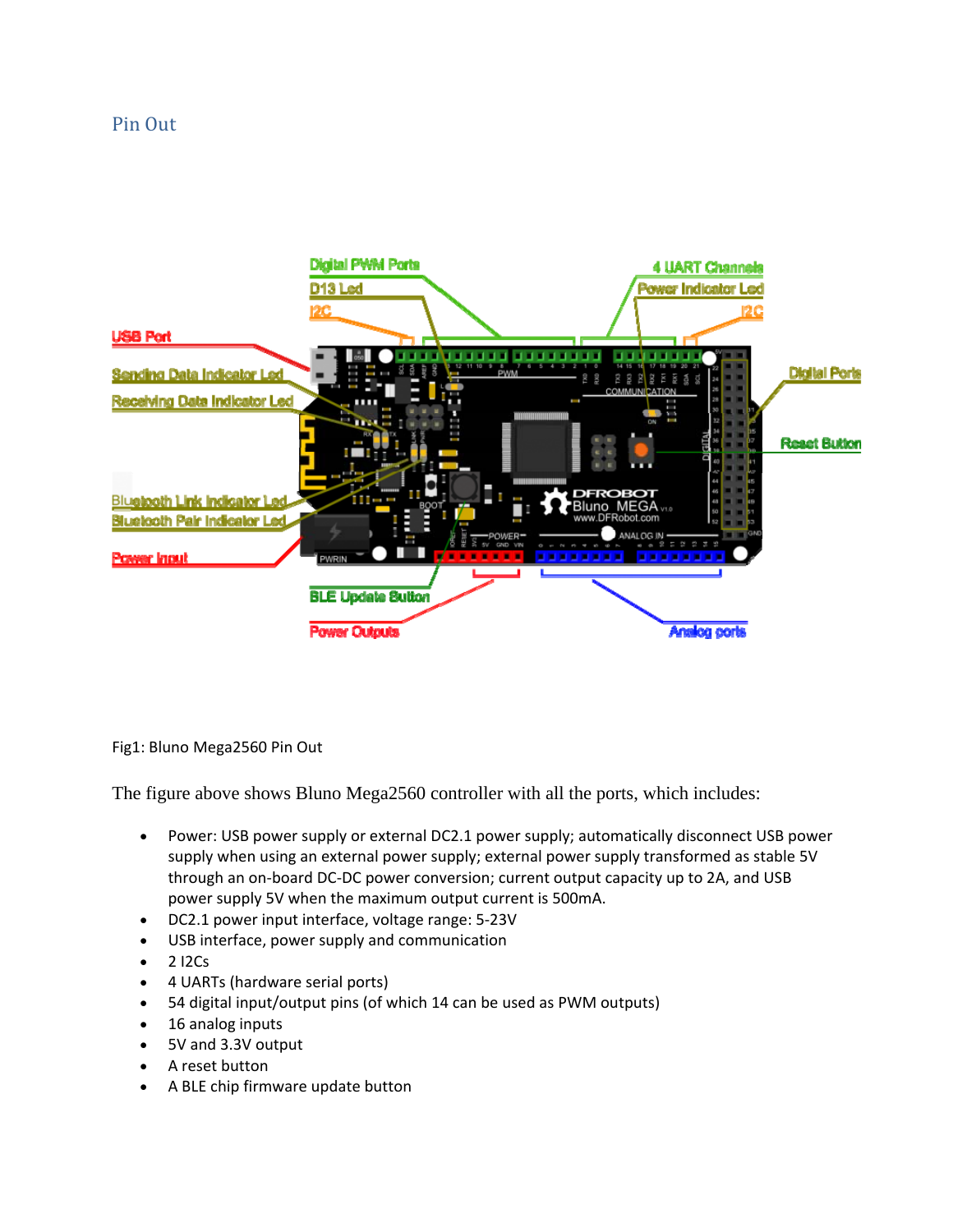# Supported Android Devices

Android 4.3 and above systems equipped with Bluetooth 4.0:

- Nexus 4+
- $-MI 2s$
- Samsung Galaxy s4
- Samsung Galaxy note 3

Recommanded Android version:

#### BLE Android 4.3 ROMs (Cyanogenmod Stable version)

http://download.cyanogenmod.org/?type=stable

# Supported Apple Devices

 $iOS$  7.0+ Devices:

- iPhone 4S+
- $\bullet$  iPad 3+
- iPad Mini
- iPod 5th Gen

# Tutorial

#### More advantages

Compared with the first Bluetooth 4.0 integrated Arduino board , Bluno, Bluno Mega2560 not only inherits the advantages of this Bluetooth 4.0 wireless communication function, but also enables more digital and analog ports allowing bigger code storage space. That is to say, you can use Bluno Mega2560 to make more functional DIY works. Also improvement has been done on power supply, with the power input range widened to 5-23V. The board output current capacity has also been greatly increased to 2A (using DC2.1 port to supply power), which is even more fortunate.It means Bluno Mega2560 is able to connect more external sensor modules concurrently. The shield interface is compatible with the Arduino shield interface, as it was priviously. Yes, it will undoubtly become a powerful core board for making creative DIY works.

#### The serial port using

Bluno Mega2560 and Mega2560 have the same serial port configuration, with only adding a serial port for Bluetooth 4.0 which uses **Serial0** wireless passthrough. Bluno Mega2560 has four serial ports, allowing concurrently connecting 4 communication modules.

Arduino language provides some functions that can be used for operating Bluno Mega2560 serial ports. Taking Serial port 0 as an example, the operation functions are Serial.begin (),